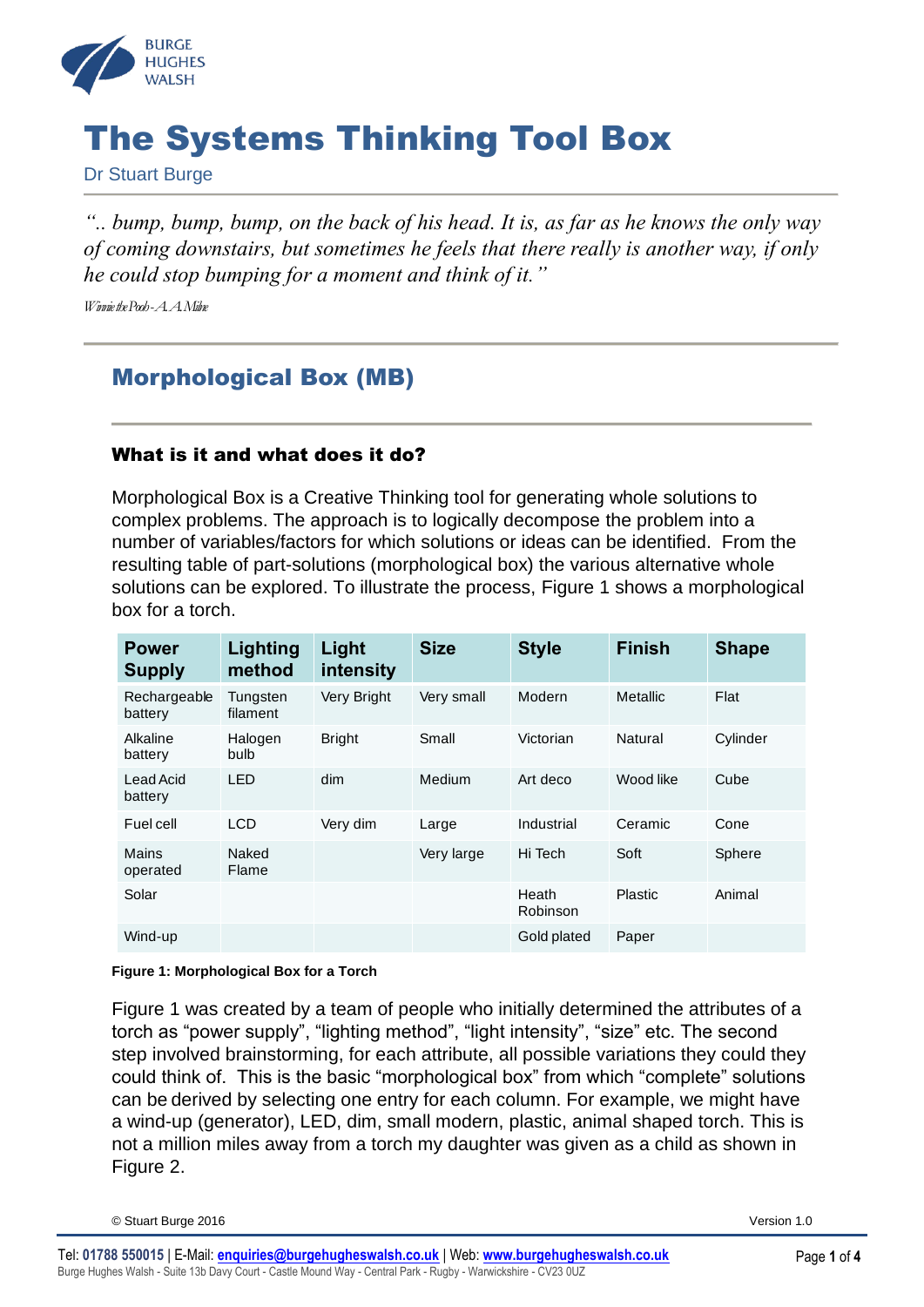



**Figure 2: A tiger shaped hand generator LED torch**

<span id="page-1-0"></span>There are of course multiple combinations of the Morphological Box allowing for the creation of multiple while system concepts that can be evaluated to find the "best"

#### Why do it?

Many of the Creative Thinking tools like Brainstorming, affinity Diagrams and Similarities and Difference cannot be easily used to generate complex system solutions. They are very good at generating ideas for parts of the complete system solution but the not whole thing. The Morphological Box or Analysis, overcomes this issue by decomposing the whole problem into meaning elements for which solutions or ideas can be generated. These ideas can them be combined in multiple ways to create whole solutions.

#### Where and when to use it?

We use a Morphological Box whenever we are attempting to generate solutions to complex problems that are too big for the classic Brainstorming type tool.

#### Who does it?

Constructing a Morphological Box is best performed by a team to draw upon the experience and expertise in that team, but also to allow the freeform thinking necessary to be creative. Time size is only important when we get to around seven members, at which point the team is getting too big and some members will stop contributing.

#### How to do it?

The process for constructing and using a Morphological box is shown in figure 3.

© Stuart Burge 2016 Version 1.0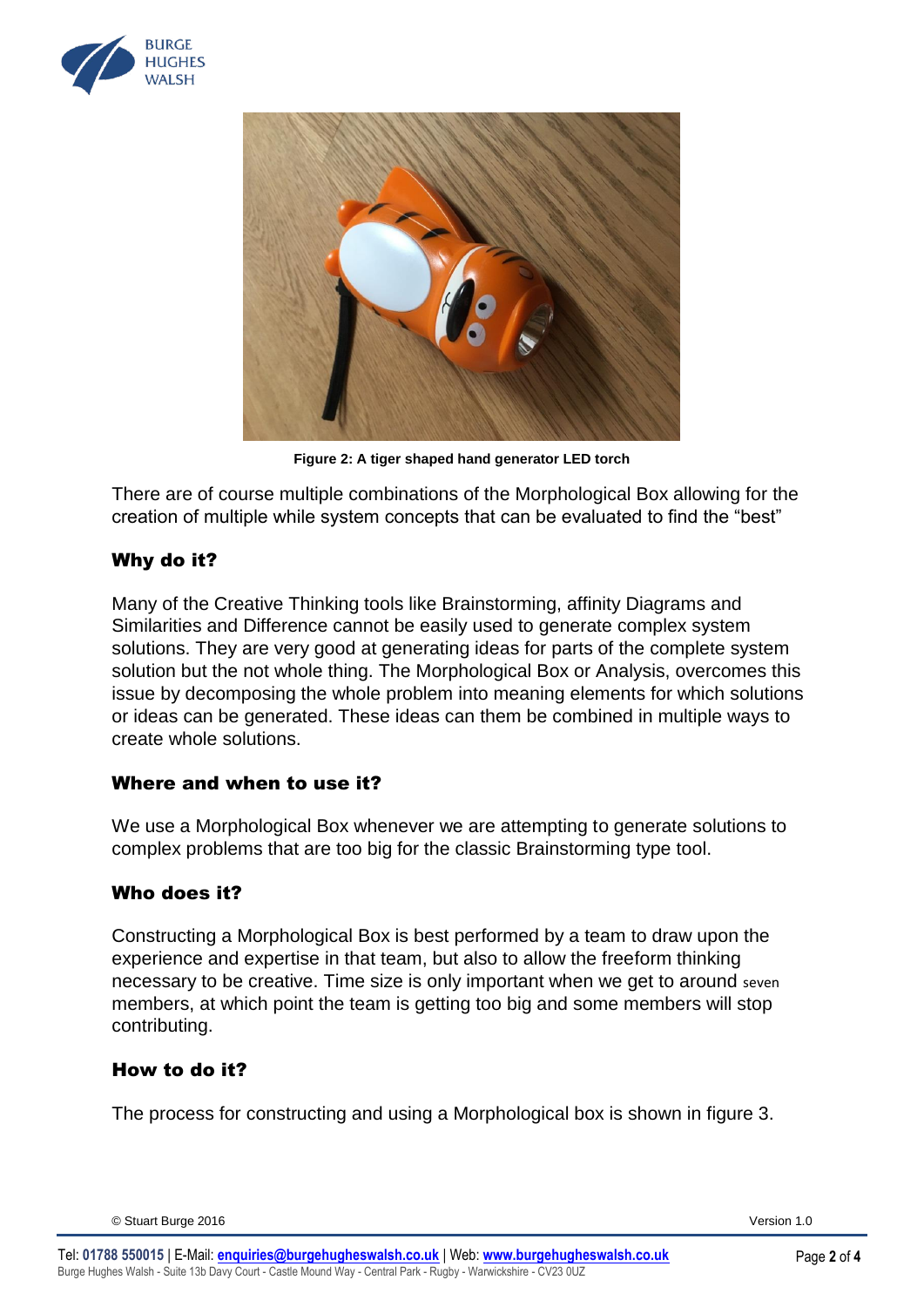



**Figure 3: Process for Constructing and Using a Morphological Box**

**Step 1**: Using a small team identify by brainstorming the attributes of the system (product, process or service) you are examining. The attributes are parts, functions, properties, qualities or design elements of the system of interest. For example:

- The attributes of a pen could be: material, retraction method, ink type, flow control, quality, colour, size, feel, weight and price.
- The attributes of a hotel would be: type, style, service level, star rating, price, location, facilities.

In generating the attributes, it is important to define each clearly. For example, what is meant by "hotel type"? what is meant by "hotel style"?

**Step2**: Construct the Morphological Box using these attributes as column headings.

**Step 3**: For each attribute column brainstorm and write down as many variations of the attribute as possible.

- If you are struggling to generate options/variations, consider changing the attribute
- If you find the same options/variation appearing in another column consider combining the attribute columns

The table, the Morphological Box, should now show all possible variations of each attribute.

**Step 4**: Select one entry from each column to create a whole system concept solution. This can be done systematically (every combination!), randomly or by selecting what are interesting combinations. It is at this point the team can create truly imaginative system concepts.